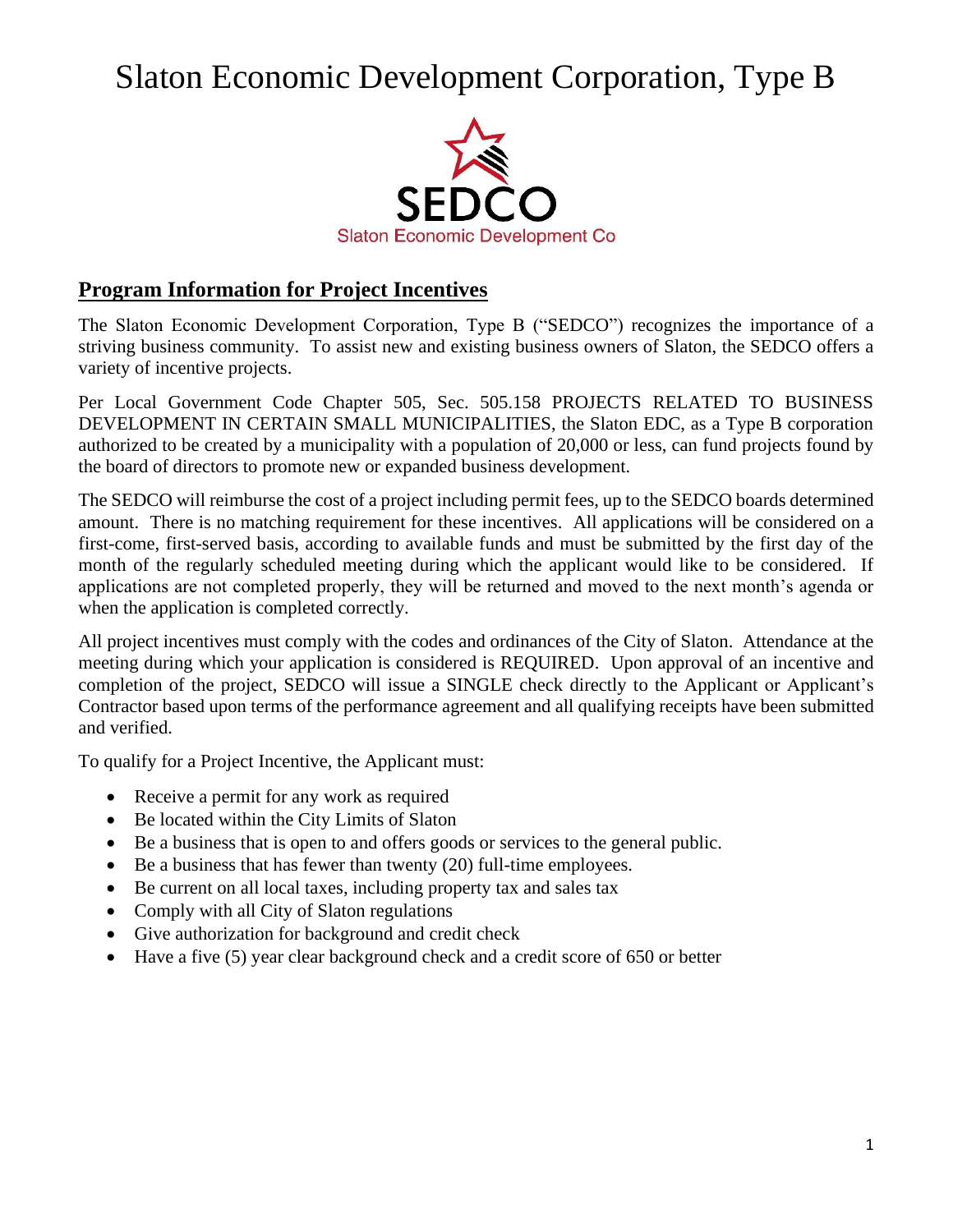The SEDCO Board of Directors will evaluate applications based on the following criteria:

- Future contribution of the property to the property tax revenue of the City of Slaton
- Future contribution of the business to the sales tax revenue of the City of Slaton
- Location of the business
- The nature of the improvements to the business
- The age and condition of the building for which the incentive is sought

Applicants will be required to provide proof of compliance and certification with city regulations, as well as proof of project costs. Applicants will be required to provide all information requested in the application, as well as any additional information requested by the SEDCO Board of Directors. Subject to the Texas Public Information Act, the Texas Open Meetings Act, or similar applicable law (together, the "Public Information Laws"), SEDCO will maintain the same level of confidentiality of Applicant's documents and information as the SEDCO would apply to its own records. Applicant acknowledges that the Public Information Laws apply to the SEDCO and, as such, any Incentives Agreement and some or all of the information, communications, or documents created, obtained, or maintained by SEDCO based on this Application and any associated Incentives Agreement may be subject to required public disclosure.

For questions regarding the application or application process, please contact:

Slaton EDC at [bh-sedco@sbcglobal.net](mailto:bh-sedco@sbcglobal.net)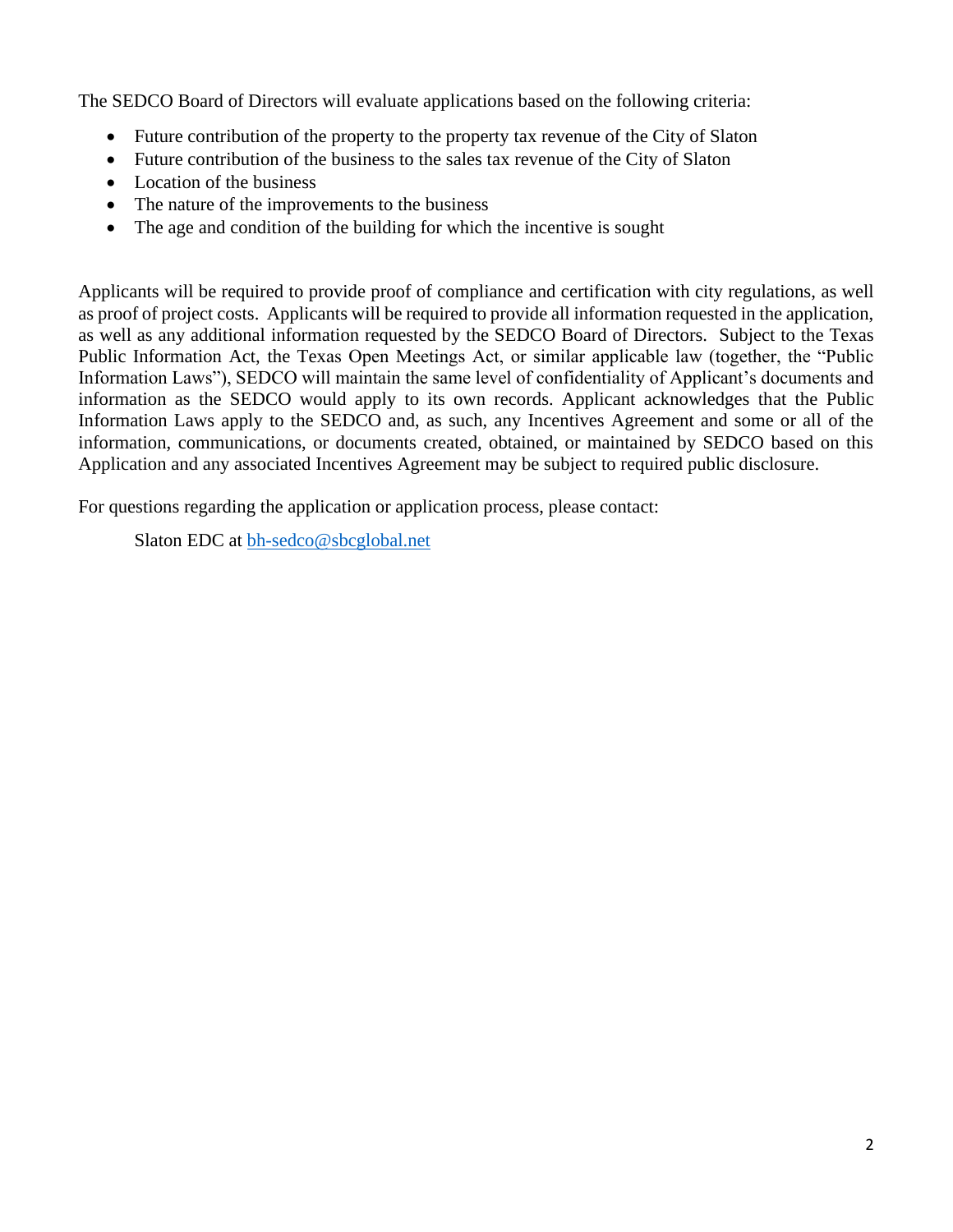## **Slaton Economic Development Corporation, Type B**

#### **Application for Economic Development Incentives & Grants**

The Slaton Economic Development Corporation, Type B (SEDCO) is a Type B Economic Development Corporation and operates under the Texas Economic Development Act. SEDCO collects sales and use tax at the rate of one-half of one percent to undertake authorized projects as described in Chapters 501 and 505 of the Texas Local Government Code. SEDCO is committed to recruiting high quality development, growing existing businesses, enhancing the quality of life for residents, and diversifying and expanding the City of Slaton's sales and property tax bases.

**All applications will be considered on a case-by-case basis, according to the discretion of the Board of Directors and available funds**. Omissions or submission of incorrect information will render this application invalid. Applicant must apply, timely provide all required information and documentation, obtain approvals from the SEDCO Board and the City Council, and execute an Economic Development or Incentive Contract. If the Applicant fails to do all these, the application shall be deemed withdrawn and the opportunity for incentives is waived.

#### **BUSINESS INFORMATION**

| Type of Business/Development: $\Box$ Commercial $\Box$ Industrial                                                                                                                                                                    |                               |                          | □ Office |
|--------------------------------------------------------------------------------------------------------------------------------------------------------------------------------------------------------------------------------------|-------------------------------|--------------------------|----------|
|                                                                                                                                                                                                                                      | □ Retail/Dining/Entertainment |                          |          |
|                                                                                                                                                                                                                                      |                               |                          |          |
| Business Phone: <u>All and the second contract of the second contract of the second contract of the second contract of the second contract of the second contract of the second contract of the second contract of the second co</u> |                               |                          |          |
|                                                                                                                                                                                                                                      |                               |                          |          |
|                                                                                                                                                                                                                                      |                               |                          |          |
|                                                                                                                                                                                                                                      |                               |                          |          |
| Proposed Address/Location of Project (may attach legal description of property): _____________                                                                                                                                       |                               |                          |          |
| Type of Project: □ Expansion □ Location/Relocation                                                                                                                                                                                   |                               |                          |          |
|                                                                                                                                                                                                                                      |                               |                          |          |
| <b>INCENTIVE REQUEST</b>                                                                                                                                                                                                             |                               |                          |          |
| What type of incentive(s) are you seeking?                                                                                                                                                                                           |                               |                          |          |
| <b>Building Construction</b>                                                                                                                                                                                                         |                               | Infrastructure           |          |
| Façade and/or Signage                                                                                                                                                                                                                |                               | Job Creation & Retention |          |
| Land and Equipment                                                                                                                                                                                                                   |                               | Quality of Life          |          |
| What is your total local incentive request (in dollars)? _______________________                                                                                                                                                     |                               |                          |          |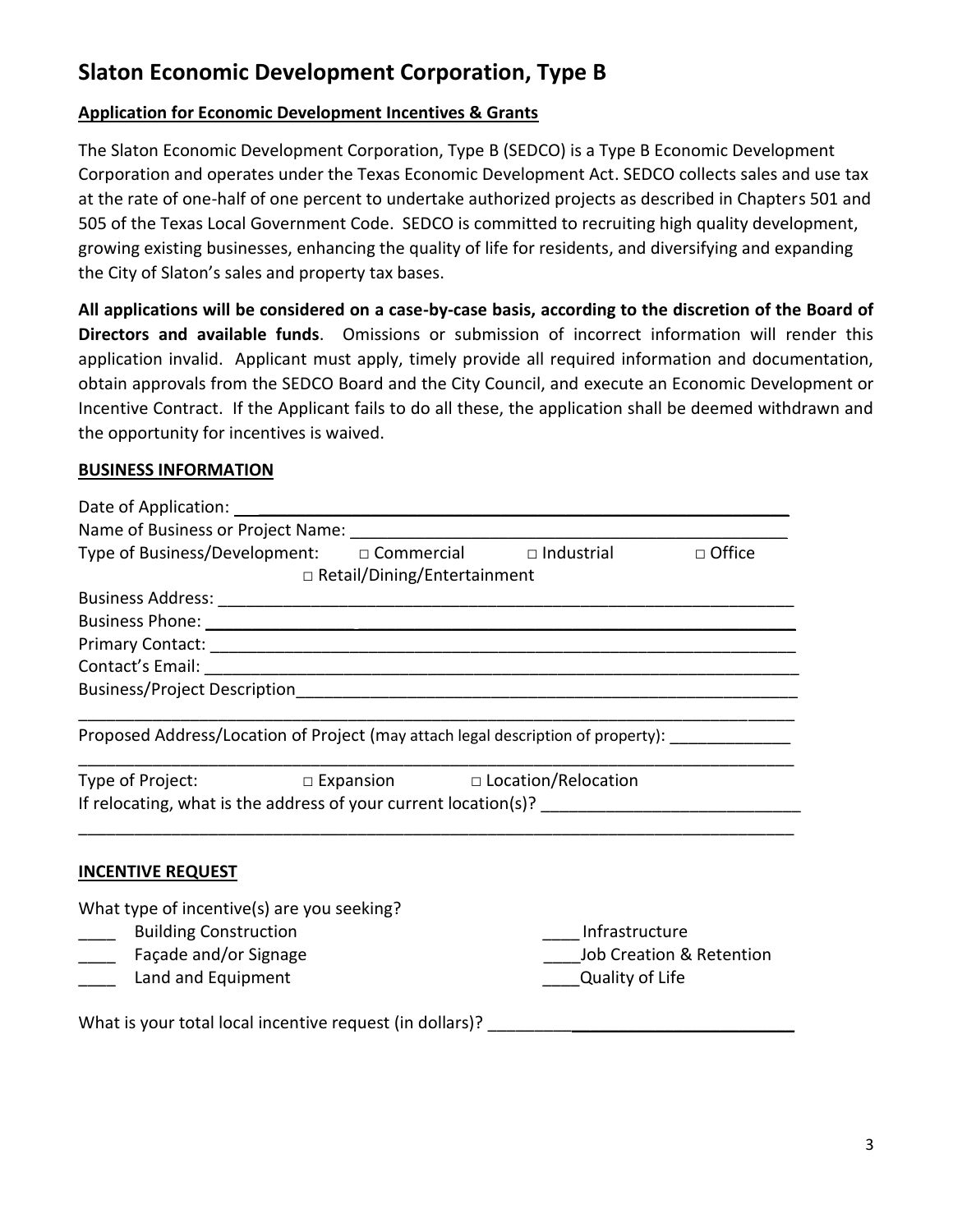#### **INVESTMENT**

What is your total anticipated capital investment? \_\_\_\_\_\_\_\_\_\_\_\_\_\_\_\_\_\_\_\_\_\_\_\_\_\_\_\_\_

| Land | <b>Building Lease/Construction</b> | <b>Equipment/Inventory</b> |
|------|------------------------------------|----------------------------|
|      |                                    |                            |

#### **TAXES**

Does your business remit sales tax?  $\square$  Yes  $\square$  No

If so, what is your projected local sales tax generation?  $\zeta$ 

What is the estimated net tax base valuation (real and personal property) that will be added by this project? \_\_\_\_\_\_\_\_\_\_\_\_\_\_\_\_\_\_\_\_\_\_\_\_\_\_\_\_\_\_\_\_\_\_\_\_\_\_\_\_\_\_\_\_\_\_\_\_\_\_\_\_\_\_\_\_\_\_\_\_\_\_\_\_\_\_\_

#### **EMPLOYMENT**

| How many current employees live in the City of Slaton?                        |
|-------------------------------------------------------------------------------|
| How many current employees live in Lubbock County?                            |
| How many new full-time <sup>1</sup> employees will you hire?                  |
| Average salary of full-time employees: \$                                     |
| How many new part-time <sup>2</sup> employees will you hire?                  |
| Average wage of part-time employees: \$                                       |
| Number of new employees to be hired from Slaton: From outside Lubbock County: |
| Will you be relocating employees to this location? $\Box$ Yes $\Box$ No       |
| If so, how many?                                                              |

#### **FINANCES**

| What is your company's total revenue?                                             |
|-----------------------------------------------------------------------------------|
| Projected total annual sales for your business?                                   |
| Has your business filed for bankruptcy in the last 15 years? $\Box$ Yes $\Box$ No |
| If so, explain:                                                                   |
|                                                                                   |

|                                                                                 |                      | Has your company received any government incentives/tax breaks in the last 15 years? |  |  |
|---------------------------------------------------------------------------------|----------------------|--------------------------------------------------------------------------------------|--|--|
|                                                                                 | $\Box$ Yes $\Box$ No | If so, when and how much?                                                            |  |  |
| Have you pursued other financing options for this project? $\Box$ Yes $\Box$ No |                      |                                                                                      |  |  |
| If so, what type of financing have you pursued/secured?                         |                      |                                                                                      |  |  |
| Type:                                                                           |                      |                                                                                      |  |  |
| Amount:                                                                         |                      |                                                                                      |  |  |

#### **REAL ESTATE**

How many square feet do you plan to occupy/build? \_\_\_\_\_\_\_\_\_\_\_\_\_\_\_\_\_\_\_\_\_\_\_\_\_\_\_\_\_\_\_ If constructing, how many acres do you plan to purchase? \_\_\_\_\_\_\_\_\_\_\_\_\_\_\_\_\_\_\_\_\_\_\_\_\_\_\_\_\_\_\_

<sup>&</sup>lt;sup>1</sup> Defined as 35 hours per week or more

<sup>2</sup> Defined as less than 35 hours per week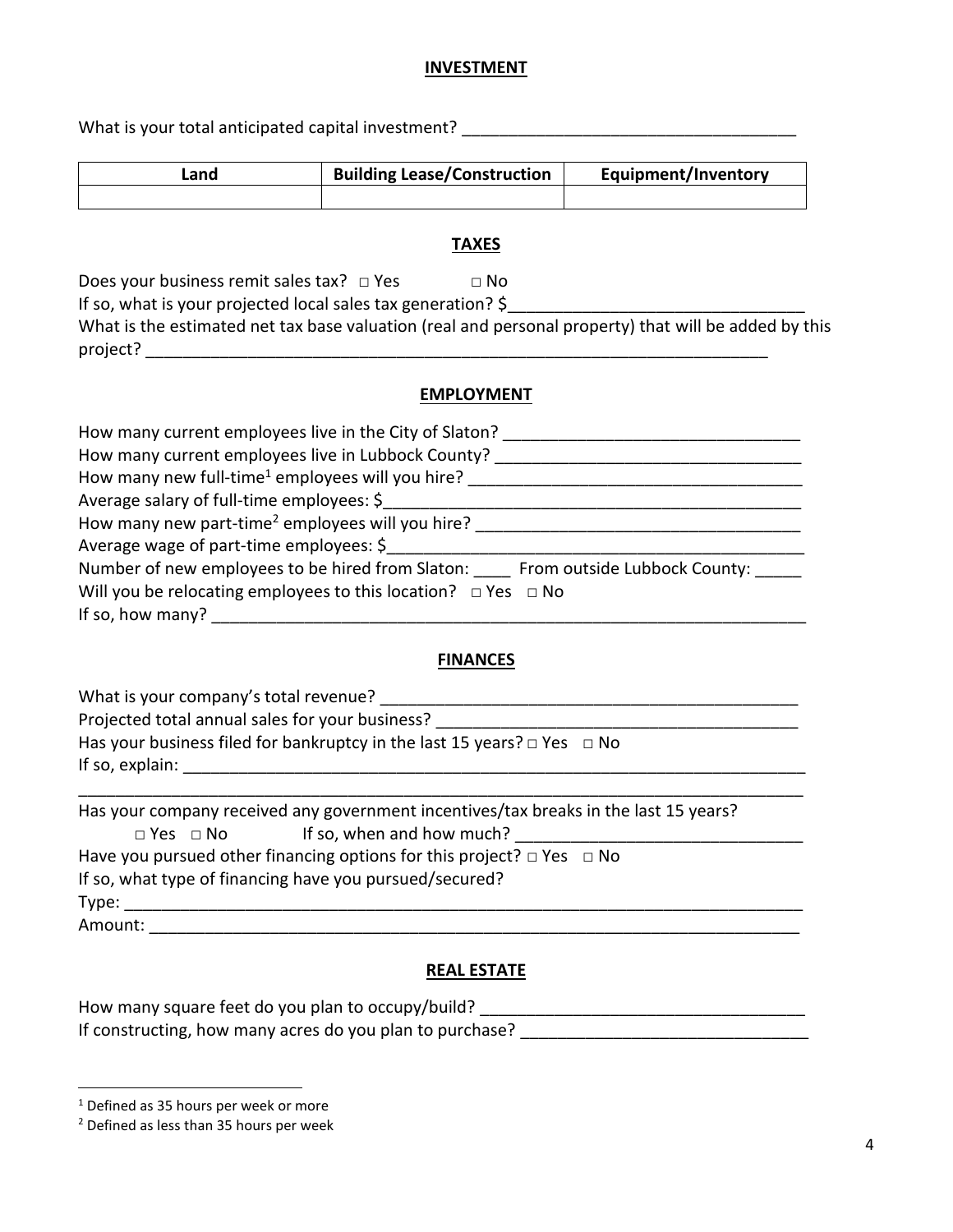#### **INFRASTRUCTURE**

Will infrastructure extensions/improvements need to be made?  $\Box$  Yes  $\Box$  No If so, what type?  $\blacksquare$ 

| Estimated cost of improvements |       |       |                 |                    |         |
|--------------------------------|-------|-------|-----------------|--------------------|---------|
| <b>Roads</b>                   | Water | Sewer | <b>Electric</b> | <b>Natural Gas</b> | Telecom |
|                                |       |       |                 |                    |         |

#### **REFERENCES**

Provide Name, Address, Phone Number & Email

| Banker:     |  |  |  |
|-------------|--|--|--|
|             |  |  |  |
| Accountant: |  |  |  |
|             |  |  |  |
| Attorney:   |  |  |  |

\_\_\_\_\_\_\_\_\_\_\_\_\_\_\_\_\_\_\_\_\_\_\_\_\_\_\_\_\_\_\_\_\_\_\_\_\_\_\_\_\_\_\_\_\_\_\_\_\_\_\_\_\_\_\_\_\_\_\_\_\_\_\_\_\_\_\_\_\_\_\_\_\_\_\_\_\_

I certify the information contained in this application (including all exhibits and addendum) to be true and correct to the best of my knowledge. I understand that SEDCO may require submission of other documents as part of this application, including, but not limited to: professional estimates or quotes, business balance sheet, business and/or personal financial statements, business plan, or any other information and documentation the Board deems necessary, **including authorization for background and credit check (must contain FICO of 650 or better)** and I agree to provide any requested document or piece of information.

Signature: \_\_\_\_\_\_\_\_\_\_\_\_\_\_\_\_\_\_\_\_\_\_\_\_\_\_\_\_\_\_\_\_\_\_\_\_\_\_\_\_\_\_\_\_\_\_\_\_\_\_\_\_\_\_\_\_\_\_\_\_\_\_\_\_\_\_\_\_\_

Printed Name:  $\blacksquare$ 

Date: \_\_\_\_\_\_\_\_\_\_\_\_\_\_\_\_\_\_\_\_\_\_\_\_\_\_\_\_\_\_\_\_\_\_\_\_\_\_\_\_\_\_\_\_\_\_\_\_\_\_\_\_\_\_\_\_\_\_\_\_\_\_\_\_\_\_\_\_\_\_\_\_\_

<sup>&</sup>lt;sup>3</sup> If purchasing, skip this question

<sup>&</sup>lt;sup>4</sup> If leasing, skip this question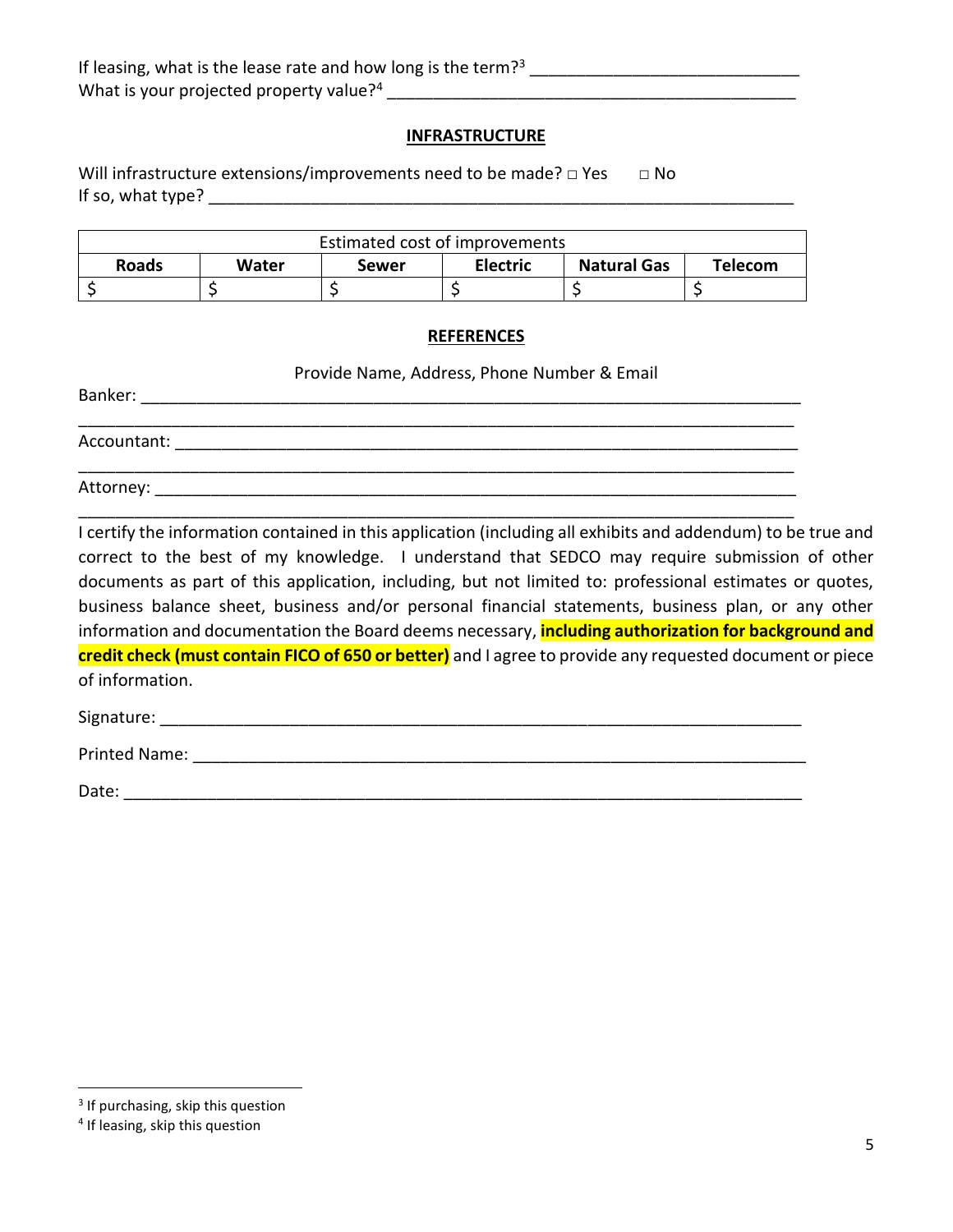This document is confidential information, protected by Chapter 551.087 of the Texas Government Code (business prospect negotiations). This application will be kept confidential until an agreement between the Slaton Economic Development Corporation, Type B and the prospect is signed by both parties.

Please Return Completed Application To:

Slaton Economic Development Corporation, Type B Attn: Barbara Hopper, Executive Director 101 N 9th Street PO Box 232 Slaton Texas 79364 PHONE (806) 828-5110 FAX (806) 828-5115 [bh-sedco@sbcglobal.net](mailto:bh-sedco@sbcglobal.net) or [sedco@sbcglobal.net](mailto:sedco@sbcglobal.net)

Barbara Hopper Lezlee Harlan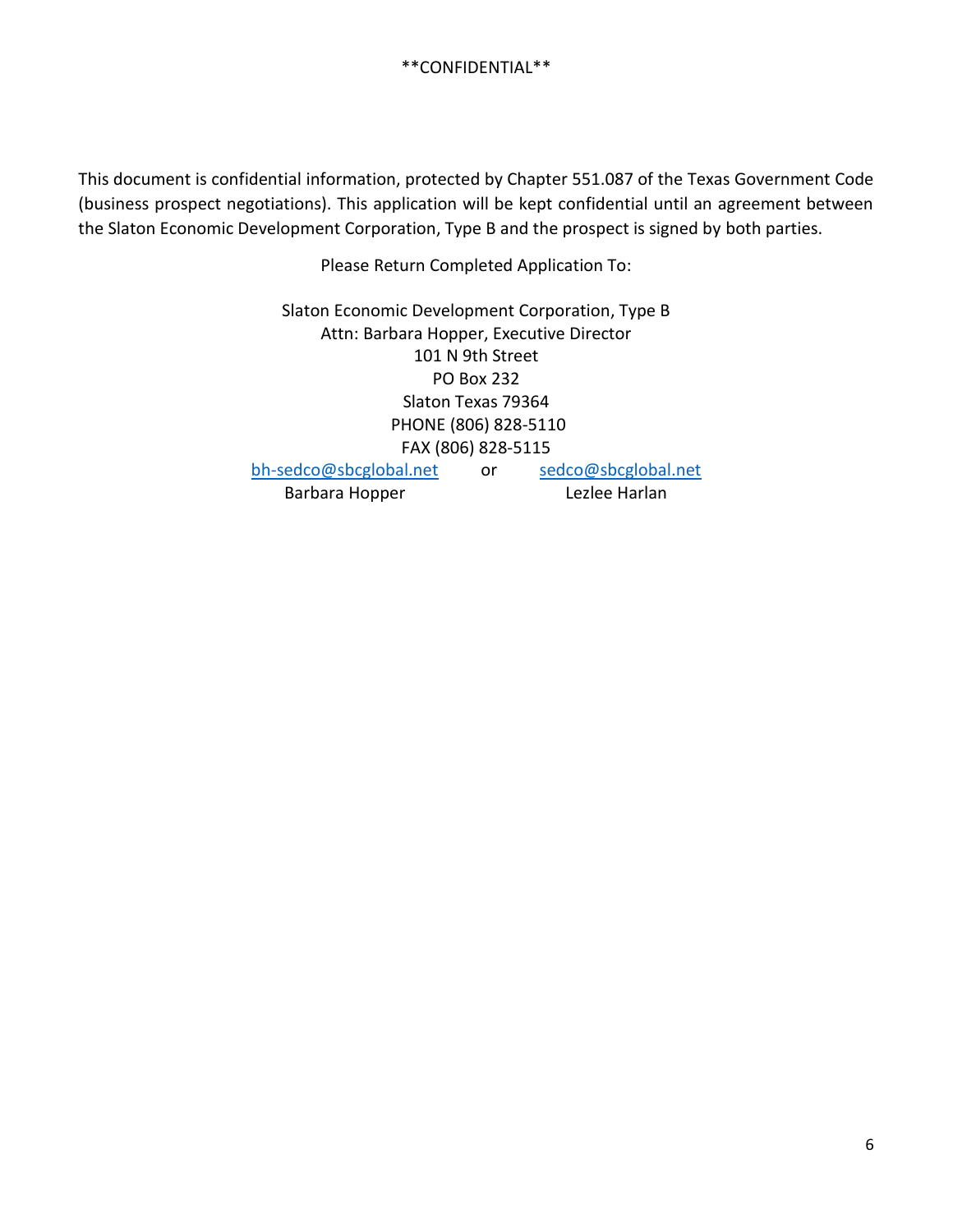

**Your Kind of Town**

**SLATON ECONOMIC DEVELOPMENT CORPORATION, TYPE B** 

101 N. 9<sup>th</sup> St.<br>P.O. Box 232 Slaton, Texas 79364 Phone (806) 828-5110 Fax (806) 828-5115

## **AUTHORIZATION FOR BACKGROUND CHECK**

I,\_\_\_\_\_\_\_\_\_\_\_\_\_\_\_\_\_\_\_\_\_\_\_\_\_\_\_\_, hereby authorize Slaton Economic Development Corporation, Type B to investigate my background for purposes of evaluating whether I am qualified for the project for which I am applying. I understand that Slaton Economic Development Corporation, Type B will utilize an outside firm or firms to assist them in checking such information, and I specifically authorize such an investigation by information services and outside entities of the corporation's choice. I also understand that I may withhold my permission and that in such a case, there will be no investigation and my project application will be denied.

|                                  | Date                          |
|----------------------------------|-------------------------------|
| Signature of Owner               |                               |
|                                  |                               |
| Social Security Number           | <b>Drivers License Number</b> |
|                                  |                               |
| <b>Business Name and Address</b> |                               |
|                                  |                               |

#### \*\*\*\*NOTE: PLEASE INCLUDE A COPY OF A VALID DRIVERS LICENSE\*\*\*\*